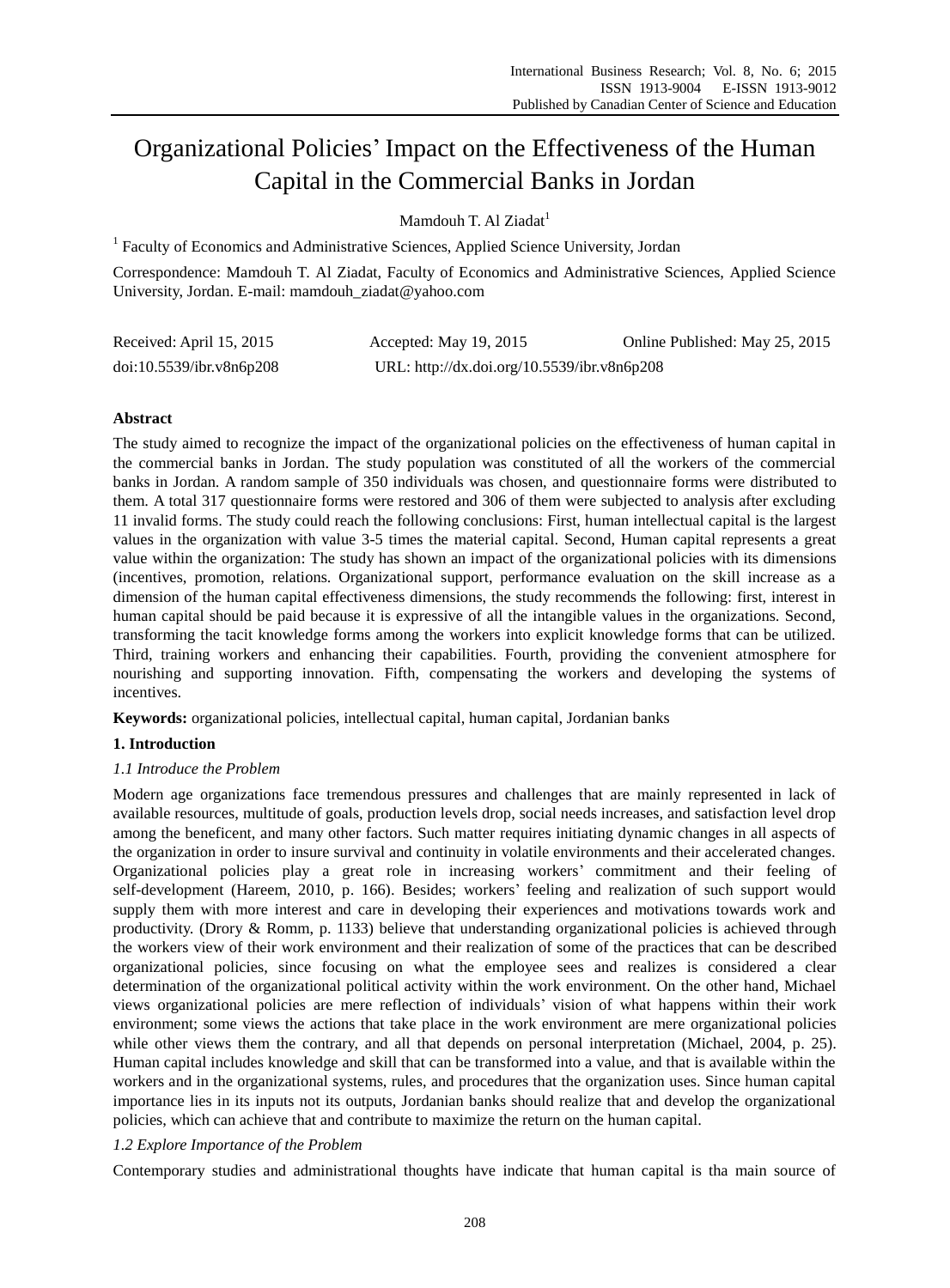fundamental capabilities and sustained competitve advantage of the buisnes organizations in the new millinium. The study problem lies in the neglegnce of many Jordaninan banks of the organizational policies which enable them to effectivly benenfit from the human capital they posses.Therfore, the study prblems is reperesented in answering the following quistion: What is the impact of the the impact of the organizational policies on the effectiveness of human capital in the commercial banks in jordan?

### *1.3 Describe Relevant Scholarship*

### 1.3.1 Organizational Politics

For over four decades, managerial theory and practice have been preoccupied with issues related to power, influence, and politics in organizations. The politics of management and the management of politics in the workplace have received a great deal of attention due to their image of pervasiveness, mystery, and the potential benefits for those who know how to use them in the struggle over resources (Drory & Vigoda-Godat, 2009). The term politics connotes different meanings depends on the context in which it is used. In the public sector, politics is the means by which political figures achieve desired results and outcomes and outcomes motivated by diverse values and interests. Politics from this perspective is an important component of the daily functions of a firm and usually results in positive outcomes for the organization. A more micro perception of organization is possible. Under this perspective, organizational politics refers to the "actions by individuals which are directed toward the goals of furthering their own self-interests without regard for the well-being of others or their organization" (Kacmar & Baron, 1999; Andrews & Kacmar, 2001). When faced with the classical agency problem, whereby the interests of the worker and the firm are misaligned, reward mechanisms will be designed in such a way that induces employees to act in their employers" best interests (McCausland, Pouliakas, & Theodossiou, 2007). Politics in organizations is thus used to promote interests and gain advantages over competitors in a market-oriented environment but also in non-market arenas such as the non-profit sector and governmental agencies (Drory & Vigoda-Godat, 2009). Managers are not able to and should not remove political behaviors from their organization because some of these behaviors are functional and may be used in order to achieve organizational goals (Rahim Nia & Hassan Zadeh, 2009).

### 1.3.2 Promotion and Incentives

**Promotion**: Promotions looks like the most vital form of pay for productivity in most firms, particularly in hierarchical, white-collar firms. Promotion is the main mean a workers can enhance their long-run benefits (McCue, 1992). Promotions can be utilized by firms to encourage workers best performances, especially in firms where direct supervision of workers is hard. A promotion may also be a reward that lead to progress within the firm, but also comprises bigger responsibility (Gibbs, 1996). Taking into considerations why companies could utilize promotions for incentives, individualistic schemes give more elastic solutions related to delivering incentives, which suggests that promotions are often used to accomplish putting employees in the right jobs and generating motivation. Gibbs continues to judge that "it is not immediately obvious why promotions should be used as incentives". (Tachibanaki & Maruyama, 2001) found that the level of wages jumps considerably when an employee is promoted to department head, and also found age and job tenure to be effective for the determination of both the promotion possibility and wages. Ito and Teruyama (1998), studying the economic effect of job tenure on wages and promotion, found that no single theory could explain this relationship perfectly. On the other hand, (MacLeod & Malcomson, 1988; Gibbons & Murphy, 1991) found that the important reason that promotions are sources of incentives is worker reputation, or "career concerns". A second reason that promotions may be important motivators is that they can be self-enforcing incentive schemes (Malcomson, 1984). (Gibbs, 2007) has affirmed that the firm faces a tradeoff between "filling slots" and staffing jobs with people of appropriate ability while choosing who to promote, and that along this spectrum, there are two extremes. One is to promote all whose performance meets a fixed standard. The other is to promote a fixed number of workers; i.e., to use a contest. A promotion is considered the "award" and the probability of winning is a function of output. The winner of the award gets the salary, benefits, and prestige that combine the higher position. As new hires are aware that not all of them will be promoted, the chance of promotion acts as an incentive to better productivity (Pergamit & Veum, 1995). Therefore, there is an increase in the literature reviews within economics on the internal organizations of companies (Gibbons, 1996). A model based on promotion activity within the firm in terms of a awards was introduced by Lazear and Rosen (1981) and Rosen (1986). Lazear and Rosen (1990) developed additional model for the promotion process whereby the receiving of promotions is based on the worker"s performance in the job. Further models concerned with the method by which workers are given a specific tasks (Sattinger, 1993). It is true that promotion is a result of human capital investment, the human capital model suggests that workers often receive training that is related to a specific work, which makes workers more important to the firm (Becker, 1964; Mincer, 1974). Carmichael (1983)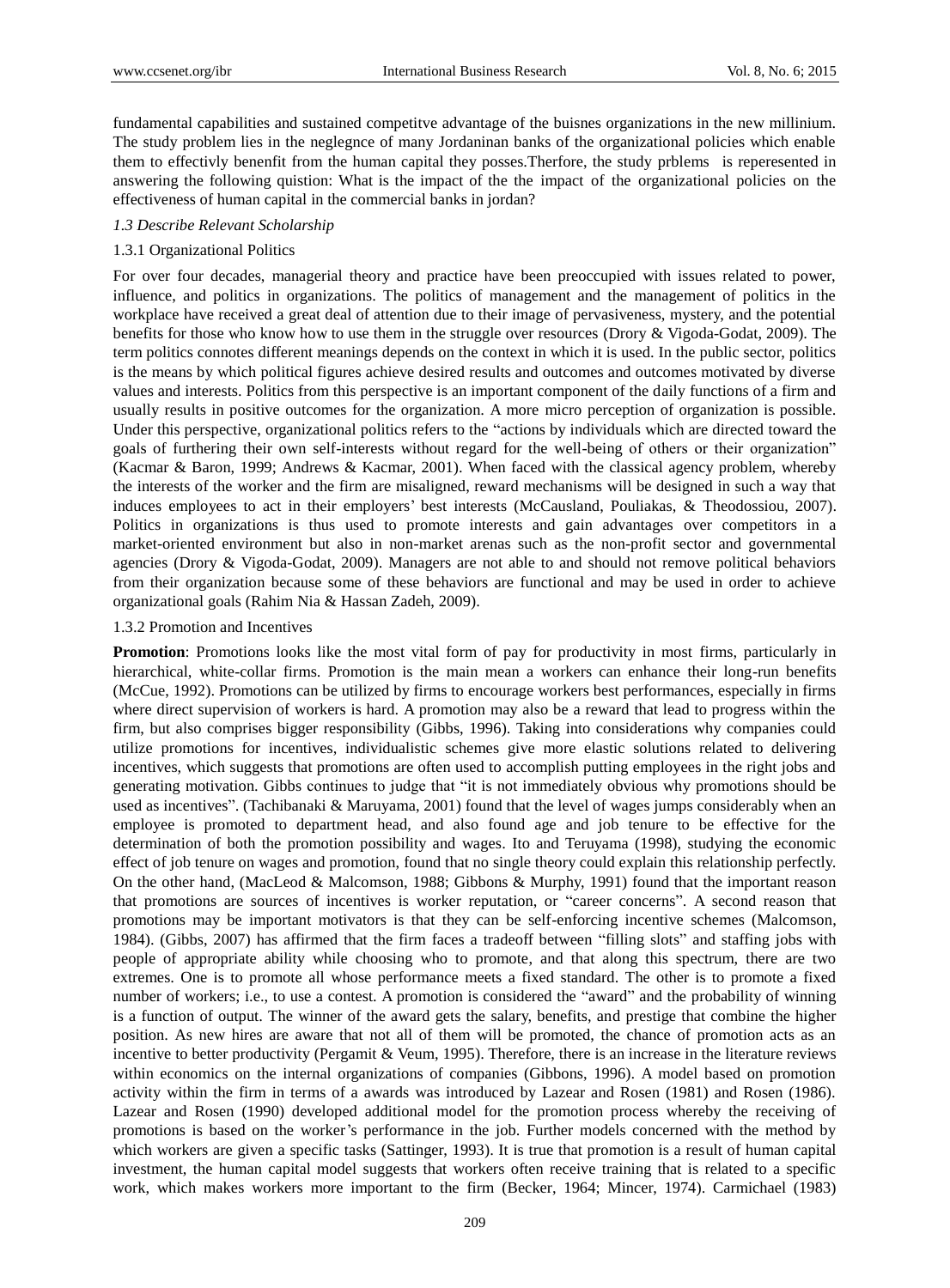presents that a promotion ranking, where positions are given by seniority and pays are attached to work, can steer to human capital investment and to effective turnover conduct.

**Incentives:** In many advanced countries, there is a growing interest in the relationship between incentive pay and careers in organizations, and in particular between incentive pay and promotion on the hierarchical ladder. There are two main reasons for this: First, theoretical economists in general are interested in firms, contracts, incentives, performance, and the like. Second, a number of surveys on wages, positions, performance, and other features of individual employees have become available recently. These surveys enable economists to conduct rigorous empirical studies more efficiently than aggregate data did (Tachibanaki & Maruyama, 2001)**.**  Promotion-based incentives are very essential in many companies, and have grabbed the attention of agency theorists. Still, Promotion-based incentives received little empirical attention especially in terms of using firm internal personnel data (Lambert, Larcker, & Weigelt, 1989). It is a fact that only few predictions found in most promotion models are simple to examine with benefits data. Nevertheless, to enhance the understanding of how firms motivate workers, the move from theory to evidence is required (Gibbs, 1996). According to Deci (1971) and Lepper et al. (1973) the use of extrinsic incentives may corrode essential motivation and satisfaction, which will finally have counterproductive effects on productivity and performance

### 1.3.3 Relations

A number of theories related to the internal dynamics of the company can be found, there are limited empirical researches on the employment relationship once a worker got a job. Unlike most other goods in the economy, labor is often priced and allocated through long-term relationships between a worker and a firm. Recognizing this, a literature has arisen that criticizes the ability of traditional labor economics approaches to explain employment relationships within firms (Gibbs, 2001).

### 1.3.4 Organizational Support

Perceived organizational support (POS) is the degree to which employees believe that their organization values their contributions and cares about their well-being and fulfills socio-emotional needs. POS is generally thought to be the organization"s contribution to a positive reciprocity dynamic with employees, as employees tend to perform better to reciprocate received rewards and favorable treatment (Eisenberger et al., 1986). Employees have been found to develop general beliefs concerning the degree to which the organization values their contributions and cares about their well-being (perceived organizational support [POS] (Eisenberger, Huntington, Hutchison, & Sowa, 1986; Rhoades & Eisenberger, 2002).

### 1.3.5 Organizational Goals

Traditionally, public, business and industrial organizations have been responsible for the achievement of goals in societies (Davis, 2007). In order for an organization to succeed, both the organization and its parts have to share the same targets and means of achievements (Kheirandish, 2013). Scholars have placed huge emphasis on the necessity of alignment between personal and organizational targets in their literature about management (Mostafa et al., 2013). Deep interest in job atmosphere and strong belief in organizational goals and values, as well as careful attention to employees' goals and expectations, results in stronger personal, organizational and social commitment (Bozorgi, 2004). Managers and employees" efforts end in success when a good model for measuring the degree of compatibility between personal and organizational goals is developed (Kheirandish, 2013). Goal-setting theory (Locke & Latham, 1990, 2002) was developed inductively within industrial/organizational (I/O) psychology over a 25-year period, based on some 400 laboratory and field studies. These studies showed that specific, high (hard) goals lead to a higher level of task performance than do easy goals or vague, abstract goals such as the exhortation to ""do one"s best. "They noted eight categories of studies that have moved goal theory forward as follows: Goal Choice, Learning Goals, Framing, Macro-Level Goals, Goals and Subconscious Priming, Affect, Group Goals and Goals and Traits.

### 1.3.6 Performance Evaluation

Performance evaluation (PE) is key factor in improving the quality of work input, inspires staffs make them more engaged. PE also introduces a foundation for upgrades and increments in the development of an organization and employee succession plans. Performance appraisal system varies according to the nature of the work and designation within an organization (Shaout & Yousif, 2014). Employee performance is related to job duties, which are expected of a worker and how perfectly those duties were accomplished (Shaout & Yousif, 2014). Generally, performance appraisal aims to recognize current skills"status of their work force. Any standard appraisal system consists of collection of data in which information is extracted from then converted into a real number called performance rating. The employees" contribution to an organization depends on the evaluation of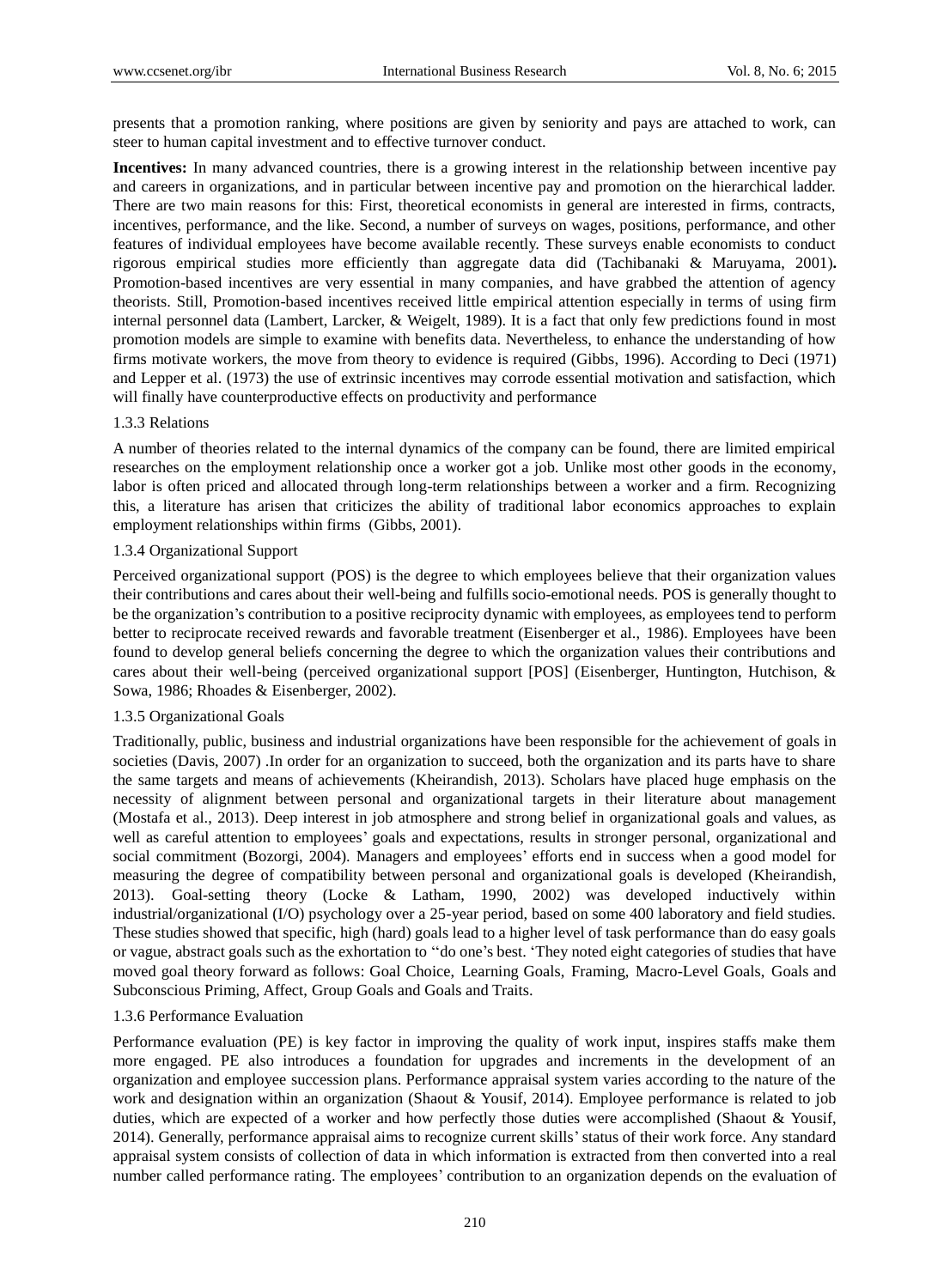his/her rating (Aggarwal & Thakur, 2013). It is very hard to state which method is better to use than others since it depend on the type and size of business (Aggarwal & Thakur, 2013). Performance Appraisal can be generally categorized into two groups: Traditional (Past oriented) methods and Modern (future oriented) methods (Aggarwal & Thakur, 2013). Other researchers like (Jafari, Bourouni, & Amiri, 2009) have classified the existent methods to three groups; absolute standards, relative standards and objectives. Performance measurement and analysis is crucial for steering the organization to realizing its strategic and operational goals. Relevant performance indicators and their relationships to goals and activities need to be determined and analyzed (Popova & Sharpanskykh, 2010). Measuring and analyzing organizational performance plays an important role in turning organizational goals to reality. Researchers have been busy identifying and classifying important performance indicators for any company (Kaplan & Norton, 1992). Nowadays it is believed that non-financial and non-numerical indicators such as customer satisfaction, employee motivation, innovation, quality, market share can be very informative as well (Ittner & Larcker, 2003) .Employee evaluation or employee performance evaluation is a process incorporated in every activity of modern business organizations. Usually, through this process, the organization evaluates how well employees perform their job when compared to a set of standards, and communicates the evaluation results to those employees (Mathis & Jackson, 2007). The importance of an effective employee evaluation system is universally recognized since it can promote both the institutional development of the organization and the personal development of employees (Grigoroudis & Zopounidis, 2010). In fact, the ability of an organization to evaluate the performance of its employees and examine the contribution of its personnel in achieving the assessed goals is considered crucial for its long-term viability (Grigoroudis & Zopounidis, 2010).

# 1.3.7 Human Capital

Human capital as the knowledge and skills that people acquire through education and training being a form of capital, and that this capital is a product of deliberate investment that yields returns (Schultz, 1961). Nili (1997) views Human capital as the knowledge, experience, skill and abilities of manpower. Oxford English Dictionary defines Human capital as "the skills the labor force possesses and is regarded as a resource or asset. "while (Claudia, 2014) defines human capital as the stock of productive skills, talents, health and expertise of the labor force, just as physical capital is the stock of plant, equipment, machines, and tools. Human capital is the quality of human beings in respect of productive work. It concerns the capacity and ability to work. The capacity and ability of human beings to work is considered as human capital. Like physical capital, human capital helps in further production (Agarval & Lal, 1989). The earliest formal use of the term "human capital" in economics is probably by Irving Fisher in 1897. It was later adopted by various writers but did not become a serious part of the economists" lingua franca until the late 1950s. It became considerably more popular after Jacob Mincer"s 1958 Journal of Political Economy article "Investment in Human Capital and Personal Income Distribution." (Claudia, 2014). Recent empirical studies of economic growth also suggest that the skill and knowledge of a nation"s population are important in determining its economic performance (Agarval & Lal, 1989). Laroche and Merette (1999) suggested that five aspects of the broad definition of human capital outlined above warrant special consideration. First, human capital is a non-tradable good. Second, individuals do not always control the channels and pace by which they acquire human capital. Third, human capital has qualitative, as well as, quantitative aspects. Fourth, human capital can be either general or specific. Finally, the definition of human capital also contains the notion of external effects .The importance of human capital as a source of progress and economic growth has long been recognized in the economic literature (Larocheand, 1999). It is expected that managers with higher educational levels and more years of job experience are more successful because they exploit more knowledge and experience in their decision making process and also they are more familiar with organizational politics. Thus based on the above assumptions it is expected that there is a significant difference with respect to perceived organizational politics between managers based on their education level. Findings of present study also confirmed this assumption (Zadeh et al., 2013). Organizational knowledge is much talked about but little understood (Tsoukas & Vladimirou, 2001). Davenport and Prusak (1998) have provided the following definition of knowledge: Knowledge is a flux mix of framed experiences, values, contextual information, and expert insight that provides a framework for evaluating and incorporating new experiences and information. It originates and is applied in the minds of knowers. In organizations, it often becomes embedded not only in documents or repositories but also in organizational routines, processes, practices, and norms. Organizational knowledge is the capability members of an organization have developed to draw distinctions in the process of carrying out their work, in particular concrete contexts, by enacting sets of generalizations whose application depends on historically evolved collective understandings. Moreover, although most people intuitively identify knowledge with individual knowledge, it is not quite evident how knowledge becomes an individual possession and how it is related to individual action, nor is it clear in what sense knowledge merits the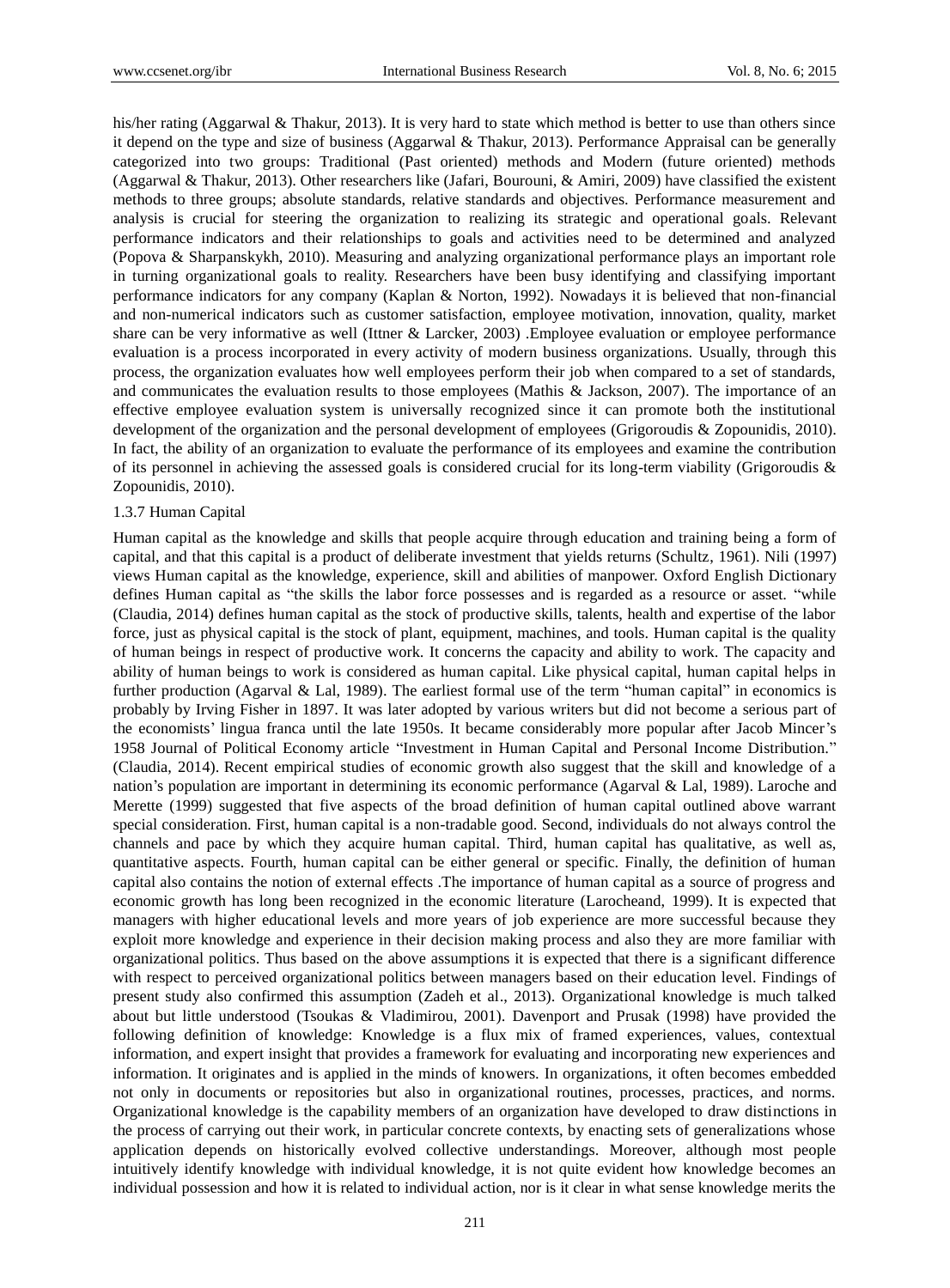adjective organizational (Tsoukas & Vladimirou, 2001).

# *1.4 State Hypotheses and Their Correspondence to Research Design*

# Hypotheses:

**H.1**: There is no impact with statistical significance at significance level ( $\alpha \le 005$ ) of the organizational policies with their dimensions (incentives and promotions, relations, organizational support, goals, performance evaluation) on increasing knowledge as a dimension of the human effectiveness capital.

**H.2**: There is no an impact with statistical significance at significance level ( $\alpha \le 005$ ) of the organizational policies with their dimensions (incentives and promotions, relations, organizational support, goals, performance evaluation) on increasing skill as a dimension of human capital dimensions.

# **2. Method**

# *2.1 Identify Subsections*

The study population was constituted of all the workers of the commercial banks in Jordan. A random sample of 350 individuals was chosen, and questionnaire forms were distributed to them. A total 317 questionnaire forms were restored and 306 of them were subjected to analysis after excluding 11 invalid forms. The researcher used the descriptive analytical methodology in the study ,because it is the methodology which enables us to study the reality or the phenomenon as it is and discribe it precisely. That helps understanding the existing relations among the phenomena and enables reaching conclusions and generalizations that would help develop the addressed reality, and that is what the study tried to achieve.

# *2.2 Research Design*

As shown in Figure 1, the independent variable including the following elements:

- o Incentives and promotion;
- o Relations;
- o Organizational support;
- o Goals;
- o Performance evaluation.

Dependent variable: human capital effectiveness (knowledge/skill).



Figure 1. Model of study

# **3. Results**

Study tool reliability was inspected via test -retest method. It was distributed to an exploratory sample of 25 researched persons not belonging to the study sample, with two weeks" time gap between the application tests. Reliability coefficient of the tool with its eventual formula and of each dimension of the study dimensions was calculated and distribution of the study sample individuals according to the personal and functional variables. The results are shown in (Tables 1, 2) as follows: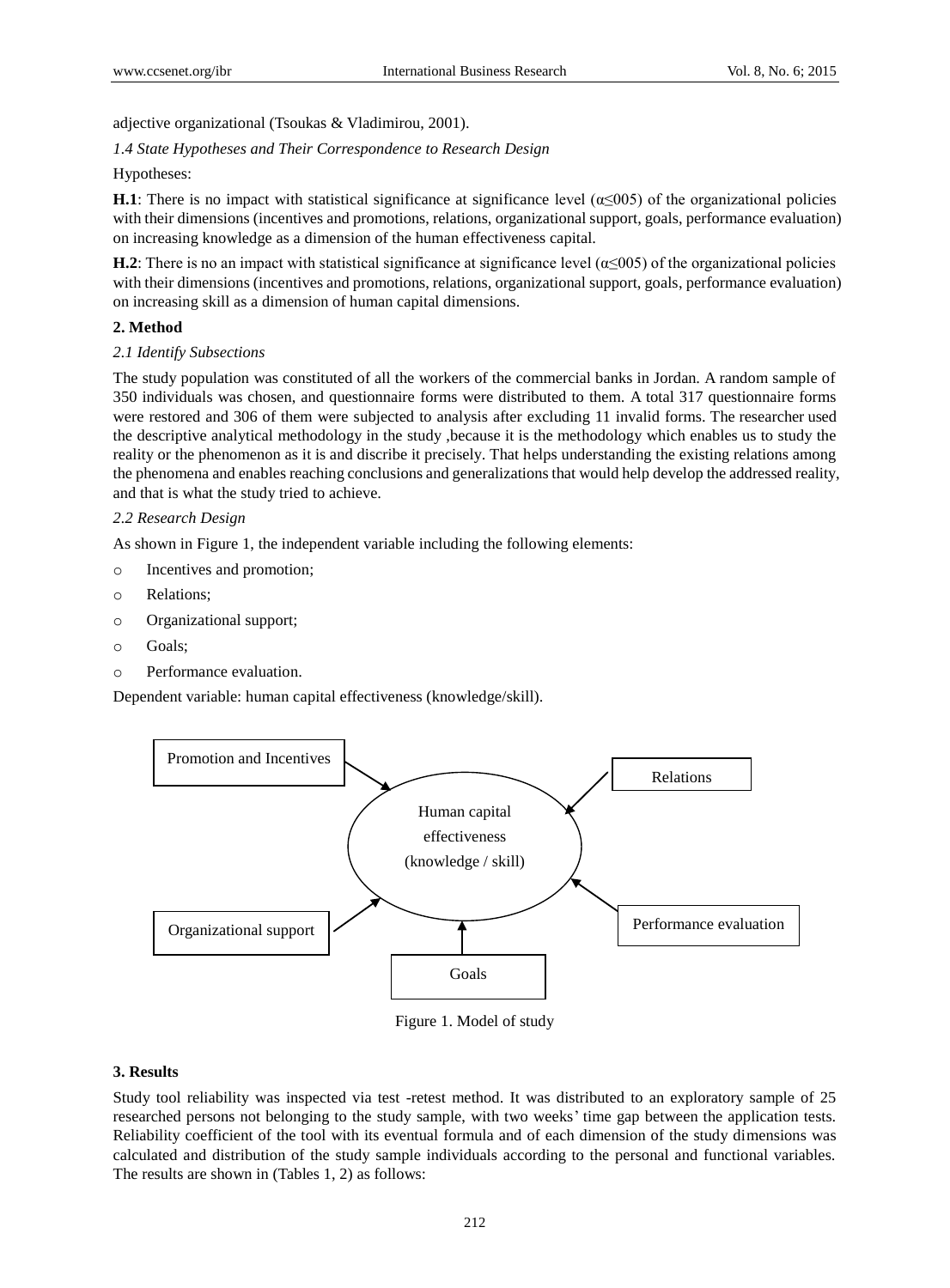| Dimension no.  | <b>Dimension</b>             | <b>Reliability coeffecient</b> |              |  |
|----------------|------------------------------|--------------------------------|--------------|--|
|                |                              | <b>Test-retest</b>             | <b>Alpha</b> |  |
|                | Incentives and promotion     | 0.86                           | 0.83         |  |
| $\overline{2}$ | Relations                    | 0.86                           | 0.80         |  |
| 3              | Organizational support       | 0.85                           | 0.85         |  |
| 4              | Goals                        | 0.79                           | 0.87         |  |
| 5              | Perforane evaluation         | 0.81                           | 0.82         |  |
| 6              | <b>Organizational policy</b> | 0.88                           | 0.89         |  |
| 7              | Knowledge                    | 0.86                           | 0.90         |  |
| 8              | Skill                        | 0.88                           | 0.85         |  |
| 9              | <b>Raising HRM effecieny</b> | 0.87                           | 0.87         |  |

# Table 1. Reliability coeffecient

Table 2. Frequency distribution of the study sample items

| <b>Variable</b>          | <b>Class</b>        | <b>Number</b> | Percentage |
|--------------------------|---------------------|---------------|------------|
| Social type              | Male                | 204           | 67 %       |
|                          | Female              | 102           | 33%        |
| Adminsitrational level   | Directorate manager | 31            | $10\%$     |
|                          | Deputy manager      | 51            | 16%        |
|                          | Department chief    | 104           | 34%        |
|                          | Employee            | 120           | 40%        |
| Experience (years)       | 5 Yrs. and Less     | 53            | 21%        |
|                          | $6 - 10$            | 110           | 34%        |
|                          | $11 - 15$           | 108           | 34%        |
|                          | 16 and more         | 35            | 11%        |
| Scientific qualification | Secondary school    | 6             | 2%         |
|                          | Colledge diploma    | 70            | 22%        |
|                          | BSc.                | 204           | 67%        |
|                          | Higher studies      | 28            | 9%         |
| Age (years)              | 30 and less         | 9             | 3%         |
|                          | $31 - 40$           | 100           | 33%        |
|                          | $41 - 50$           | 120           | 39%        |
|                          | 47 and more         | 77            | 25%        |

Source: prepared by the researcher baesd on the statistical analysis results , 2015.

# *3.1 Results of Hypothesis 1*

Table 3 shown that the results of multiple regression analysis results of the test of the organizational policies impact with their different dimensions on knowledge inreasing as a dimension of human capital effectivness dimensions.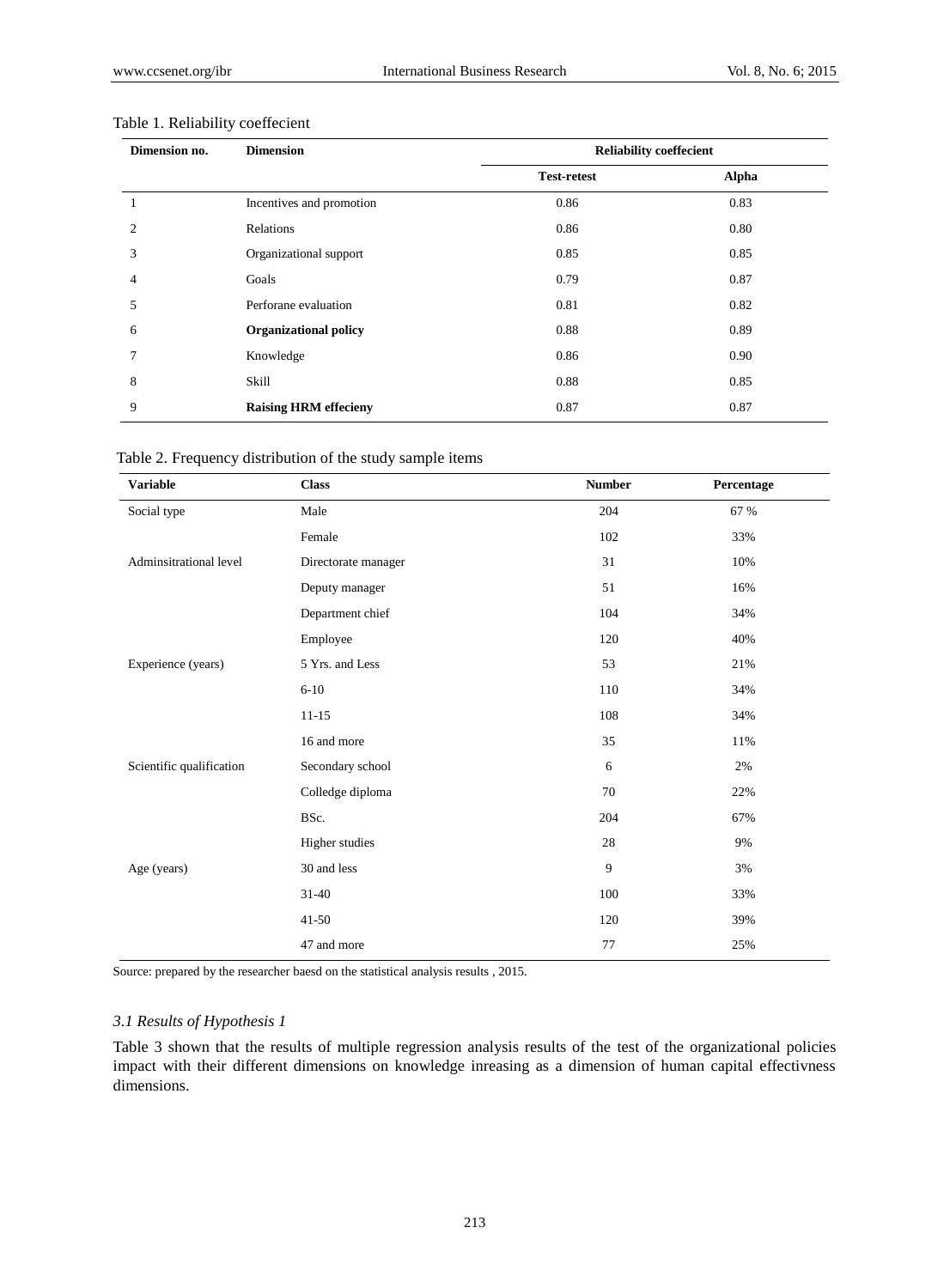| Organizational policies  | B     | Standard deviation | Beta  | Calculated t | Sig. level of t |
|--------------------------|-------|--------------------|-------|--------------|-----------------|
| Incentives and promotion | 0.170 | 0.065              | 0.168 | $5.030*$     | 0.003           |
| <b>Relations</b>         | 0.097 | 0.060              | 0.028 | $0.493**$    | 0.622           |
| Orhanizational support   | 0.229 | 0.063              | 0.251 | $4.631*$     | 0.000           |
| Goals                    | 0.418 | 0.061              | 0.363 | 4.852*       | 0.000           |
| Performance evaluation   | 0.326 | 0.063              | 0.268 | $3.762*$     | 0.000           |

### Table 3. Results of hypothesis 1

*Note.* \*has statistical significance at level ( $\alpha \le 0.05$ ); \*\* has no statistical signifiance.

Source: Prepared by the researcher based on statistical analysis, 2014.

The statistical results of the Table 3 and the follow–up of t test values have shown that the secondary following variables (incentives and promotion, organizational support, goals, and performance evaluation) are the most affecting organizational policies variables on knowledge increasing as a dimension of human capital effectivness dimensions, where t callculated values are (5.030, 4.631, 4.852, 3.762) respectivley, and these values are considered significant at level ( $\alpha \le 0.05$ ). The results have also indicated that the secondary variable ( relation) had no omapct on knowledge increasing as a dimension of human capital effectiveness, where t calcualted value was statistically insignificant at level ( $\alpha \leq 0.05$ ). Consequnetly, we must reject the null hupothesis wgich states that there is no imapt with ststitical significance at level  $(\alpha \leq 0.05)$  of the organizational policies with its dimensions (incentives and promotion, relations, organizational support, goals, and performance evaluation) on knowledge increasing as a dimension of the human caital effectivness dimensions, and accecpt the alternative hupothesis which states that there is an impact of the organzational policies with its dimensions on knowledge increasing as a dimension of human capital effectivness dimensions.

### *3.2 Results of Hypothesis 2*

As shown in Table 4, multiple regression analysis results of the test of the organizational policies impact with their different dimensions on skill inreasing as a dimension of human capital effectivness dimensions.

| Organizational policies  | B     | Standard deviation | Beta  | Calculated t | Sig. level of t |  |
|--------------------------|-------|--------------------|-------|--------------|-----------------|--|
| Incentives and promotion | 0.214 | 0.056              | 0.209 | 3.852*       | 0.000           |  |
| <b>Relations</b>         | 0.167 | 0.059              | 0.158 | 2.808*       | 0.005           |  |
| Orhanizational support   | 0.233 | 0.062              | 0.254 | $3.743*$     | 0.000           |  |
| Goals                    | 0.396 | 0.060              | 0.341 | $6.550*$     | 0.000           |  |
| Performance evaluation   | 0.256 | 0.061              | 0.236 | $4.274*$     | 0.000           |  |
|                          |       |                    |       |              |                 |  |

### Table 4. Results of hypothesis 2

*Note.* \*has statistical significance at level ( $\alpha \le 0.05$ ); \*\* has no statistical signifiance.

Source: prepared by the researcher based on statistical analysis , 2014.

The statistical results of the Table 3 and the follow–up of t test values have shown that the secondary following variables (incentives and promotion, organizational support, goals, and performance evaluation) are the most affecting organizational policies variables on skill increasing as a dimension of human capital effectivness dimensions , where t callculated values are (3.852, 2.808, 3.743, 6.550, 4.274) respectivley, and these values are considered significant at level ( $\alpha \leq 0.05$ ). The results have also indicated that the secondary variable (relation) had no omapct on knowledge increasing as a dimension of human capital effectiveness , where t calcualted value was statistically insignificant at level ( $\alpha \leq 0.05$ ). Consequnetly, we must reject the null hupothesis which states that there is no imapt with ststitical significance at level  $(\alpha \le 0.05)$  of the organizational policies with its dimensions (incentives and promotion, relations, organizational support,goals, and performance evaluation) on skill increasing as a dimension of the human caital effectivness dimensions , and accecpt the alternative hupothesis which states that there is an impact of the organzational policies with its dimensions on skill increasing as a dimension of human capital effectivness dimensions.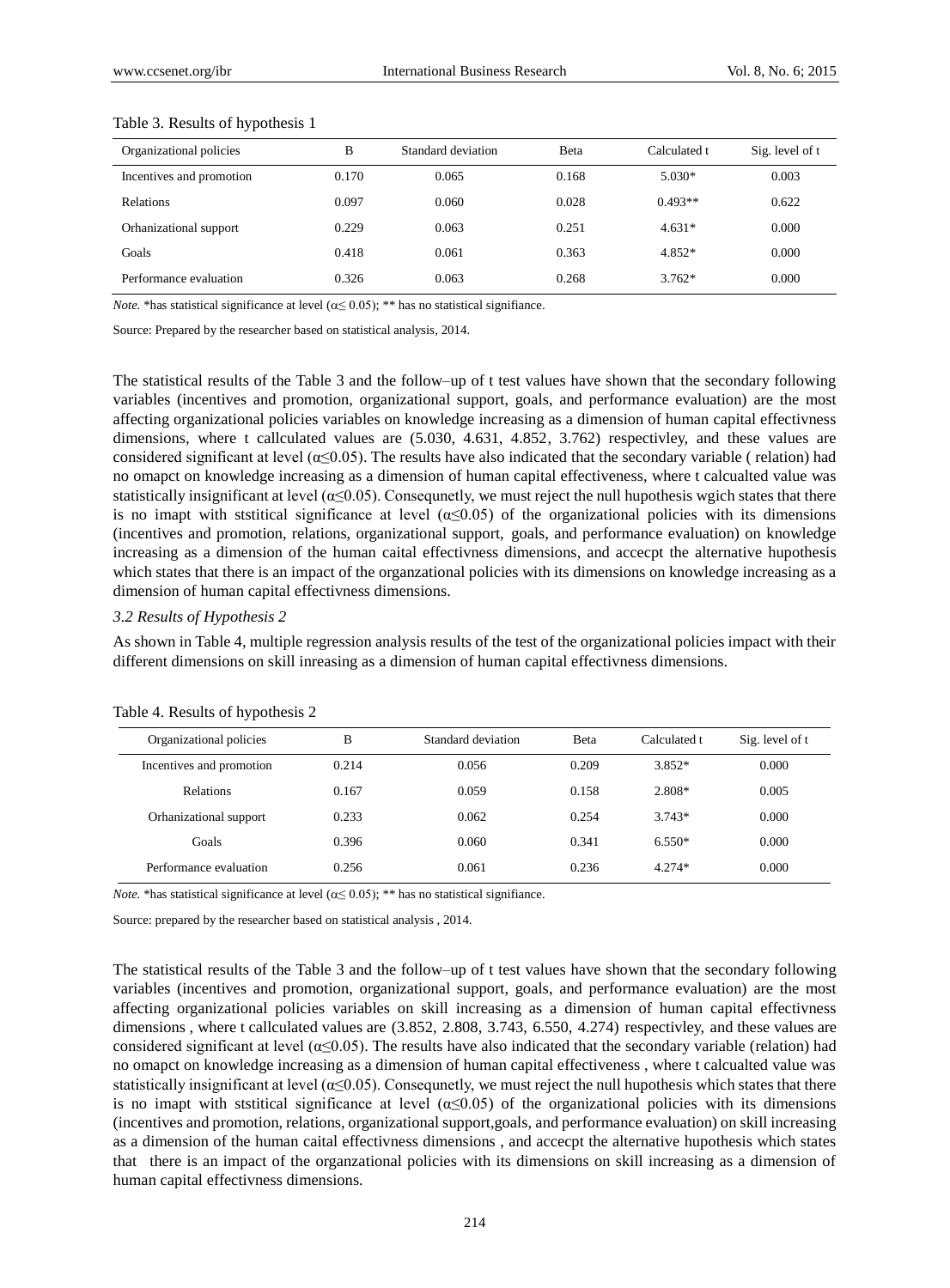### **4. Discussion**

- o Intellectual capital is the greatest value within the organization, with value 3-5 times the material capital.
- o Human capital represents a great value within the organization.
- o The study has shown that there is an impact of the organizational policies with their dimensions on knowledge increasing as a dimension of human capital effectiveness dimensions.
- o The study has shown that there is an impact of the organizational policies with their dimensions on skill increasing as a dimension of human capital effectiveness dimensions.

# **5. Recommendations**

- o Interest in intellectual capital should be paid because it is expressive of all the intangible values in the organizations.
- o Transforming the tacit knowledge forms among the workers into explicit knowledge forms that can be utilized.
- o Training workers and enhancing their capabilities.
- o Providing the convenient atmosphere for incubating and supporting innovation.
- o Compensating the workers and developing the systems of incentives.

### **Acknowledgments**

The author is grateful to the Applied Science Private University, Amman, Jordan, for the full financial support granted to this research project (Grant No. DRGS-2014-2015-186).

### **References**

Agarval, A. N., & Kundan, L. (1989). *Economics of development and planning*. Vikas publishing house.

- Andrews, M. C., & Kacmar, M. (2001). Discriminating among organizational politics, justice, and support. *Journal of Organizational Behavior, 22*, 347-366. http://dx.doi.org/10.1002/job.92
- Ashima, A., & Gour, S. M. T. (2013). Techniques of performance appraisal: A review. *International Journal of Engineering and Advanced Technology (IJEAT), 2*(3), 617-621.
- Bozorgi, F. (2004). Social, organizational and personal goals. *Tadbir Journal, 15*, 144.
- Davenport, T. H., & Prusak, L. (2000). *Working knowledge paperback* (2nd ed). Harvard Business Review Press.
- Davis, R. J. (2007). *The alignment of management development with organizations goals and objectives.* Branson Management technologies.
- Drory, A., & Romm, T. (2009). The definition of organizational politics: A review. *Human Relations, 43*(11), 1133. http://dx.doi.org/10.1177/001872679004301106
- Drory, A., & Vigoda-Gadot, E. (2010). Organizational politics and human resource management: A typology and the Israeli experience. *Human Resource Management Review, 20*, 194-202. http://dx.doi.org/10.1016/j.hrmr.2009.08.005
- Edward, P. L. (1989). Pay equality and industrial politics. *Journal of Political Economy, 97*(3), 561-580. http://dx.doi.org/10.1086/261616
- Eisenberger, et al. (1986). Supportive organizations are those perceived to care about the welfare and needs of their members.
- Eisenberger, R., Huntington, R., Hutchison, S., & Sowa, D. (1986). Perceived organizational support. *Journal of Applied Psychology, 71*, 500-507. http://dx.doi.org/10.1037/0021-9010.71.3.500
- Eisenberger, R., Huntington, S., & Sowa, D. (1986). Perceived organizational support. *Journal of Applied Psychology*. http://dx.doi.org/10.1037/0021-9010.71.3.500
- Gibbons, R., & Kevin, J. M. (1990). Relative performance evaluation for chief executive officers. *Industrial and Labor Relations Review, 43*(1990), 30-51. http://dx.doi.org/10.2307/2523570
- Gibbs, M. (1996). *Promotions and incentives* (Unpublished paper). Graduate School of Business University of Chicago Chicago. Retrieved from http://faculty.chicagobooth.edu/michael.gibbs/research/index.html
- Gibbs, M. (2001). Evidence on wage and promotion dynamics in an internal labor market (Unpublished work). Retrieved from http://faculty.chicagobooth.edu/michael.gibbs/research/index.html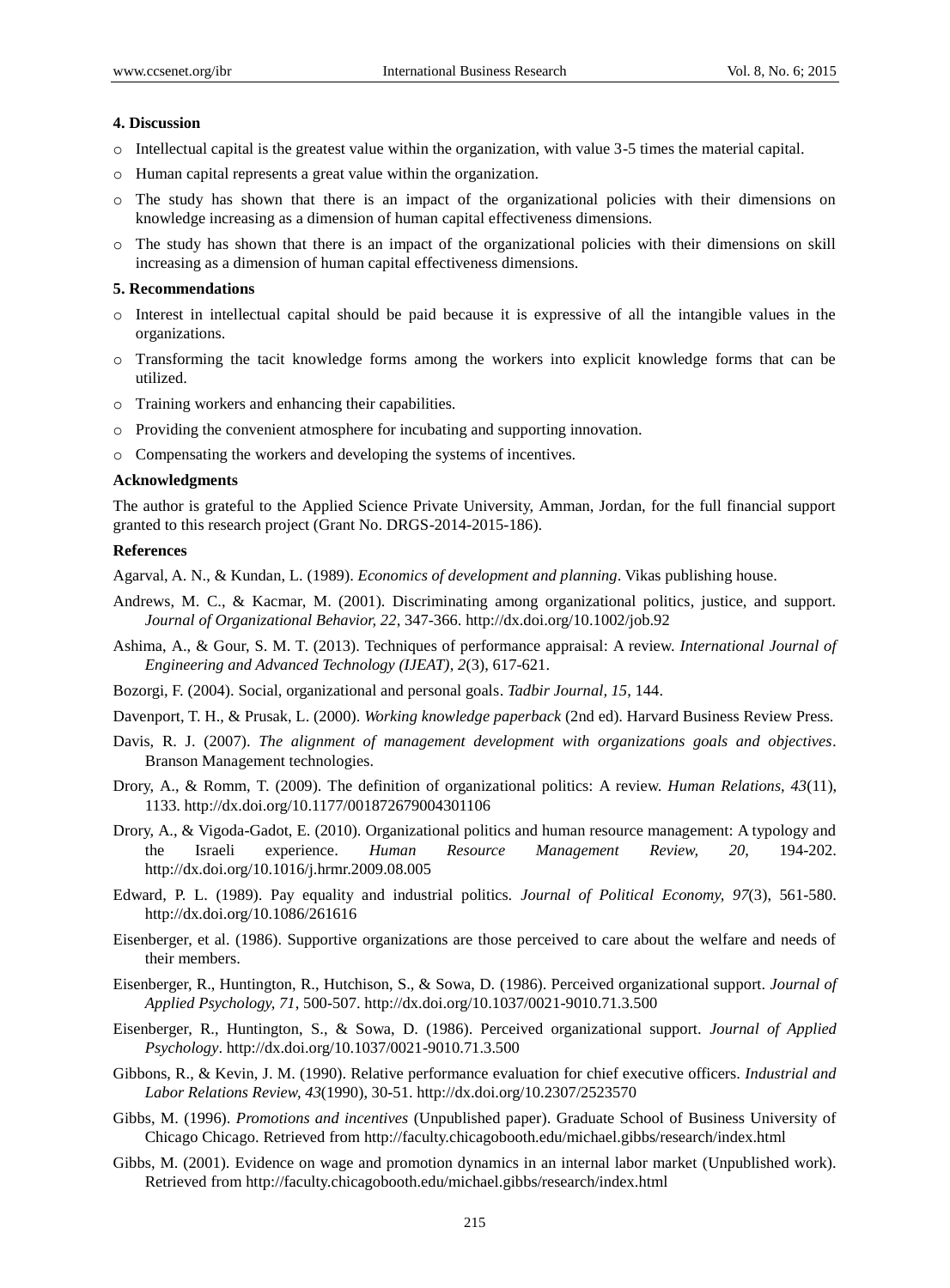- Gibbs, M. (2007). Multiple goals of incentive systems and optimal performance evaluation: Discussion of nonfinancial performance measures and promotion-based incentives.
- Goldin, C. (2014). *Human capital*. Handbook of Cliometrics, Heidelberg, Germany. http://dx.doi.org/10.1007/978-3-642-40458-0\_23-1
- Grigoroudis, E., & Zopounidis, C. (2012). Developing an employee evaluation management system: The case of a healthcare organization. *Operational Research, 12*(1), 83-106. http://dx.doi.org/10.1007/s12351-011-0103-9
- Hareem, H. (2010). *Organizations management: A total perspective* (p. 166). Amman, Jordan: Al-Hamid publishing and distribution Co.
- Ito, H., & Teruyama, H. (1998). Effort incentive: Evidence from Japanese data. In T. Tachibanaki (Ed.), *Who runs Japanese business?* London: Elgar.
- Ittner, C. D., & Larcker, D. F. (2003). Coming up short on nonfinancial performance measurement. *Harvard Business Review, 81*(11), 88-96.
- Jafari, M., Bourouni, A., & Amiri, H. A. (2009). A new framework for selection of the best performance appraisal method. *European Journal of Social Sciences, 7*(3).
- Kacmar, K. M., Bozman, D. P., Carlson, D. S., & Anthony, W. P. (n. d.). An examination of the perceptions of organizational politics model: Replication and extension.
- Kaplan, R. S., & Norton, D. P. (1992). The balanced scorecard: Measures that drive performance. *Harvard Business Review*, January-February, 71-79.
- Kheirandish, M. (2014). Measuring the personal and organizational goals alignment: Developing a practical model. *Research Journal of Recent Sciences, 3*(2), 125-132.
- Lambert, R., David, L., & Keith, W. (1989). *Tournaments and the structure of organizational incentives*. Working paper, Wharton School, 1989.
- Laroche, M., Mérette, M., & Ruggeri, G. C. (n. d.). *On the concept and dimensions of human capital in a knowledge-based economy context.* University of Ottawa, G. C. Ruggeri 98-01.
- Lepper, M., Greene, D., & Nisbett, R. (1973). Undermining children"s intrinsic interest with extrinsic reward. *Journal Personality and Social Psychology, 28*(1), 129-137. http://dx.doi.org/10.1037/h0035519
- Locke, E. A., & Latham, G. P. (1990). *A theory of goal setting and task performance.* Englewood Cliffs, NJ: Prentice-Hall.
- Locke, E. A., & Latham, G. P. (2002). Building a practically useful theory of goal setting and task motivation: A 35-year odyssey. *American Psychologist, 57*, 705-717. http://dx.doi.org/10.1037/0003-066X.57.9.705
- Lorne, C. (1983). Firm-specific human capital and promotion ladders. *Bell Journal of Economics, The RAND Corporation, 14*(1), 251-258.
- Malcomson, J. M. (1984). Work incentives, hierarchy, and internal labor markets. *Journal of Political Economy 92*(3), 486-507. http://dx.doi.org/10.1086/261238
- Mathis, R. L., & Jackson, J. H. (2007). *Human resource management* (12th ed.). Southwestern College Pub, Cincinnati.
- McCausland, W. D., Pouliakas, K., & Theodossiou, I. (2007). *Some are punished and some are rewarded: A study of the impact of performance pay on job satisfaction*. Discussion Paper 6 January, 2007. http://dx.doi.org/10.2139/ssrn.942288
- McCue, K. (1992). Job mobility within the firm. Department of Economics, Texas A&M.
- Michael, A. (2004). *Applying an expanded contingency perspective to assess the appropriateness of SHRM practices* (Unpublished PhD Thesis, p. 25). University of Houston.
- Mostafa, K., Batool, R., Parvaneh, P., & Alireza, A. (2013). Identify and ranking factors affecting bank maskan service quality using Kano model. *Research Journal of Recent Sciences, 2*(4), 11-19.
- Nili, M. (1997). *Iranian economy.* Higher Research Institute on Programming and development Press.
- Pergamit, M., & Veum, J. (1995). *What is a promotion?* Working paper 264, US Department of labor bureau of labor statistics office of employment research and program development.